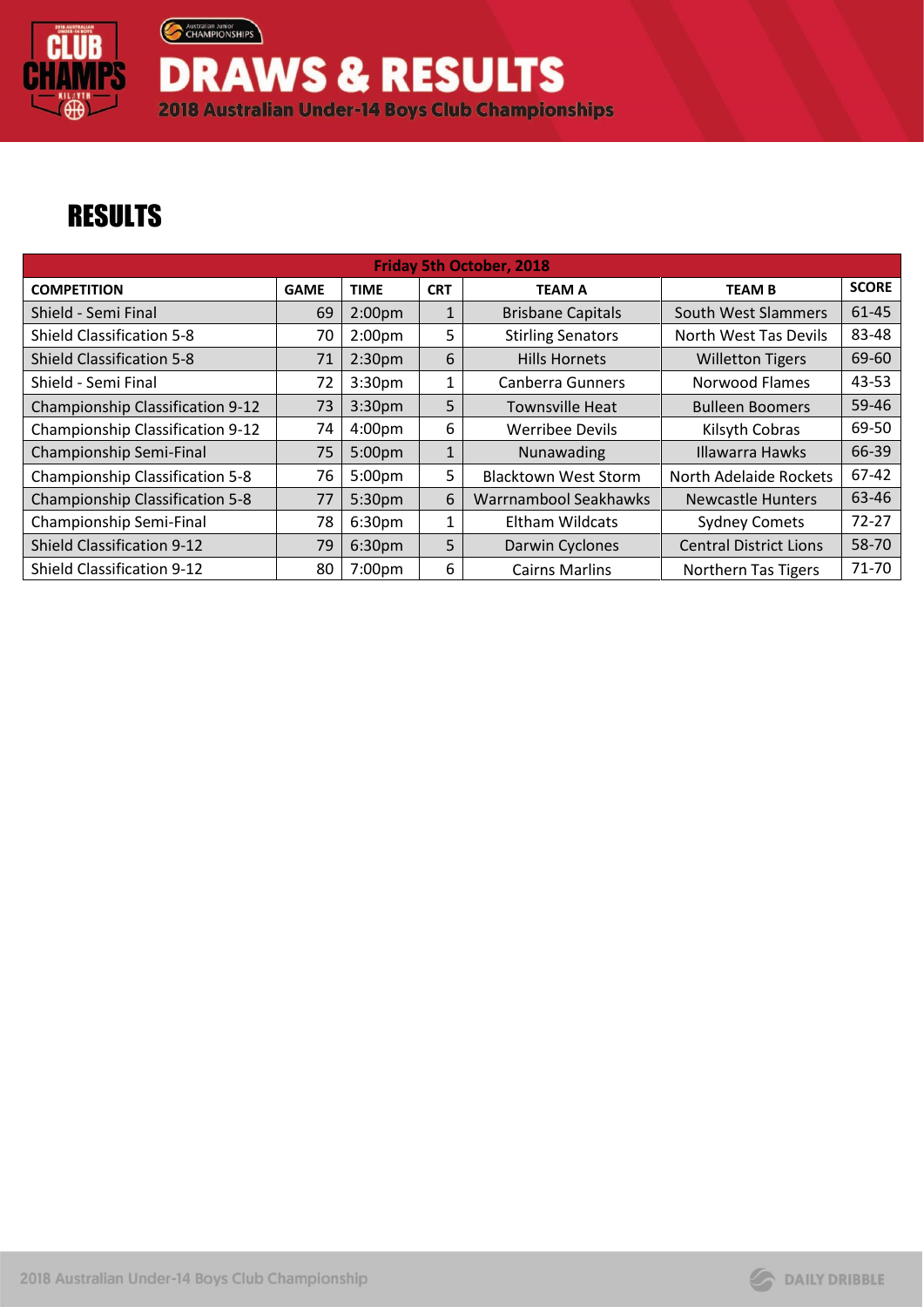

Australian Junior

**DRAWS & RESULTS** 2018 Australian Under-14 Boys Club Championships

## DRAW

| <b>Saturday 6th October, 2018</b> |    |                    |              |                               |                            |  |  |  |
|-----------------------------------|----|--------------------|--------------|-------------------------------|----------------------------|--|--|--|
| Shield Play Off 5/6               | 81 | 9:00am             | 1            | <b>Stirling Senators</b>      | <b>Hill Hornets</b>        |  |  |  |
| Shield Play Off 7/8               | 82 | 9:00am             | 5            | <b>Willetton Tigers</b>       | North West Tas Devils      |  |  |  |
| Championship Play Off 7/8         | 83 | 10:30am            | 1            | Newcastle Hunters             | North Adelaide Rockets     |  |  |  |
| Championship Play Off 9/10        | 84 | 10:30am            | 5            | <b>Townsville Heat</b>        | <b>Werribee Devils</b>     |  |  |  |
| Championship Play Off 11/12       | 85 | 11:00am            | 6            | Kilsyth Cobras                | <b>Bulleen Boomers</b>     |  |  |  |
| Championship Play Off 5/6         | 86 | 12:00pm            | $\mathbf{1}$ | <b>Blacktown West Storm</b>   | Warrnambool Seahawks       |  |  |  |
| Shield Play Off 9/10              | 87 | 12:00pm            | 5            | <b>Central District Lions</b> | <b>Cairns Marlins</b>      |  |  |  |
| Shield Play Off 11/12             | 88 | 12:30pm            | 6            | Northern Tas Tigers           | Darwin Cyclones            |  |  |  |
| Shield - Bronze Medal Game        | 89 | 1:30 <sub>pm</sub> | 1            | South West Slammers           | <b>Canberra Gunners</b>    |  |  |  |
| Shield - Gold Medal Game          | 90 | 3:00 <sub>pm</sub> | $\mathbf{1}$ | <b>Norwood Flames</b>         | <b>Brisbane Capitals</b>   |  |  |  |
| Championship - Bronze Medal Game  | 91 | 4:30pm             | 1            | Illawarra Hawks               | <b>Sydney Comets</b>       |  |  |  |
| Championship - Gold Medal Game    | 92 | 6:00 <sub>pm</sub> | $\mathbf{1}$ | Eltham Wildcats               | <b>Nunawading Spectres</b> |  |  |  |
|                                   |    | 7:30pm             | 1            | <b>CLOSING CEREMONY</b>       |                            |  |  |  |